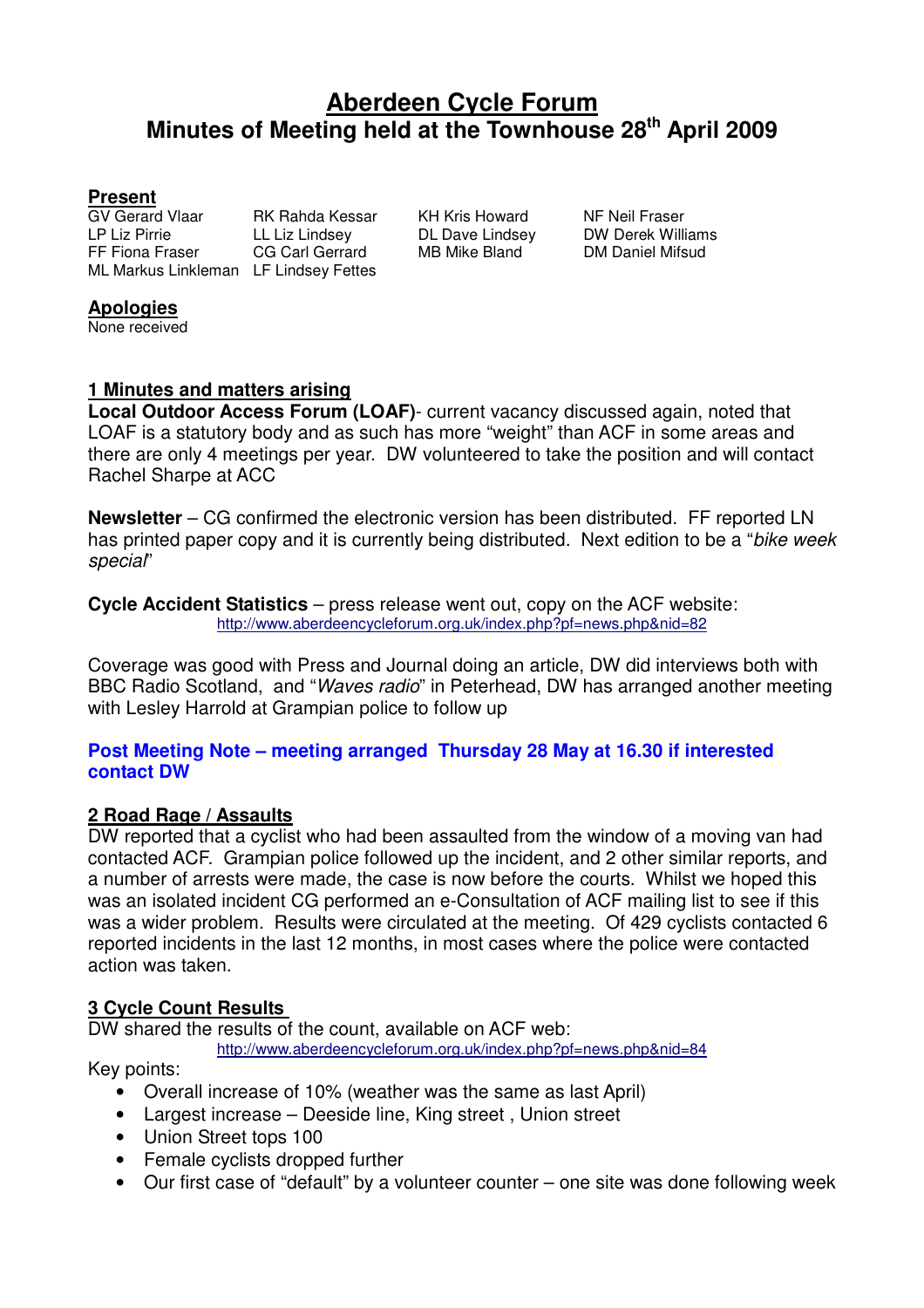DW agreed to send round results to key officials in councils and Nestrans

## **4 GET-ABOUT Week**

FF reported that the Company of cyclists display on Belmont street on Sunday was well received by members of the public – ACF shared our stand, and Liz' Gazebo, with Nestrans and we had a large number of contacts. Don Kent of Nestrans has the sign up sheets and will provide us with the cyclists email addresses / postcodes (and no other information!) estimated 200 new names,

Other Get-About activity is continuing in the week, see **http://www.get-about.com**

CG agreed to arrange follow up event with Don to both for a debrief for Get-About and also to see how he can help us with Bike Week.

#### **5 Consultations / Responses**

**A - S. College Street** – CG now has the official consultation document from Faber-Mausel who are handling the consultation for ACC (strictly speaking it's the consultation on the double yellow lines and turn prohibitions). The design has not changed from what we saw with Tom Rogers and the roads engineers.

**B - Aberdeenshire Cycling Strategy** – noted that whilst we encouraged individual members to respond we did not put in our own, and the deadline has now passed. CTC's right to ride rep mark hagger has submitted one to the Shire council.

**C - Inverurie – Aberdeen cycle Route** – FF has been in contact with Aberdeenshire Council, who have started investigating this, noted there was much debate on which side of the A96 to build it.

## **6 Meeting Allison McInnes MSP**

DW reported he had contacted Alison McInnes, former councilor and chair of Nestrans. who is now Lib-Dem list MSP for North east region (i.e. we are all constituents) and holds the Lib-Dem transport portfolio. Alison is agreeable to meet with ACF.

ACTION : DW to arrange meeting - DL/LP/ML/LL are all possible attendees

# **7 AOB**

**Bon Accord Bike Ride** - LF introduced herself as a member of the Bon-Accord rotary club of Aberdeen. They are organizing, for the second year, the Bon Acord charity bike ride

#### **www.bonaccordbikeride.co.uk**

A choice of 22 and 7 miles routes. in aid of The Aberdeen Foyer, all cyclists welcome, sponsorship optional, entry costs : £5 for individuals, £10 families.

LF was also willing to distribute any ACF leaflets we may have. Discussed and agreed we should list on web and add to the bottom of the next news Email. We don't have a "about us" leaflet other than the one we did for the highland games a couple of years back. This could be resurrected for the event.

**ACTION** CG to list on "Whats on" section of the website, now done see: http://www.aberdeencycleforum.org.uk/index.php?pf=what\_on.php